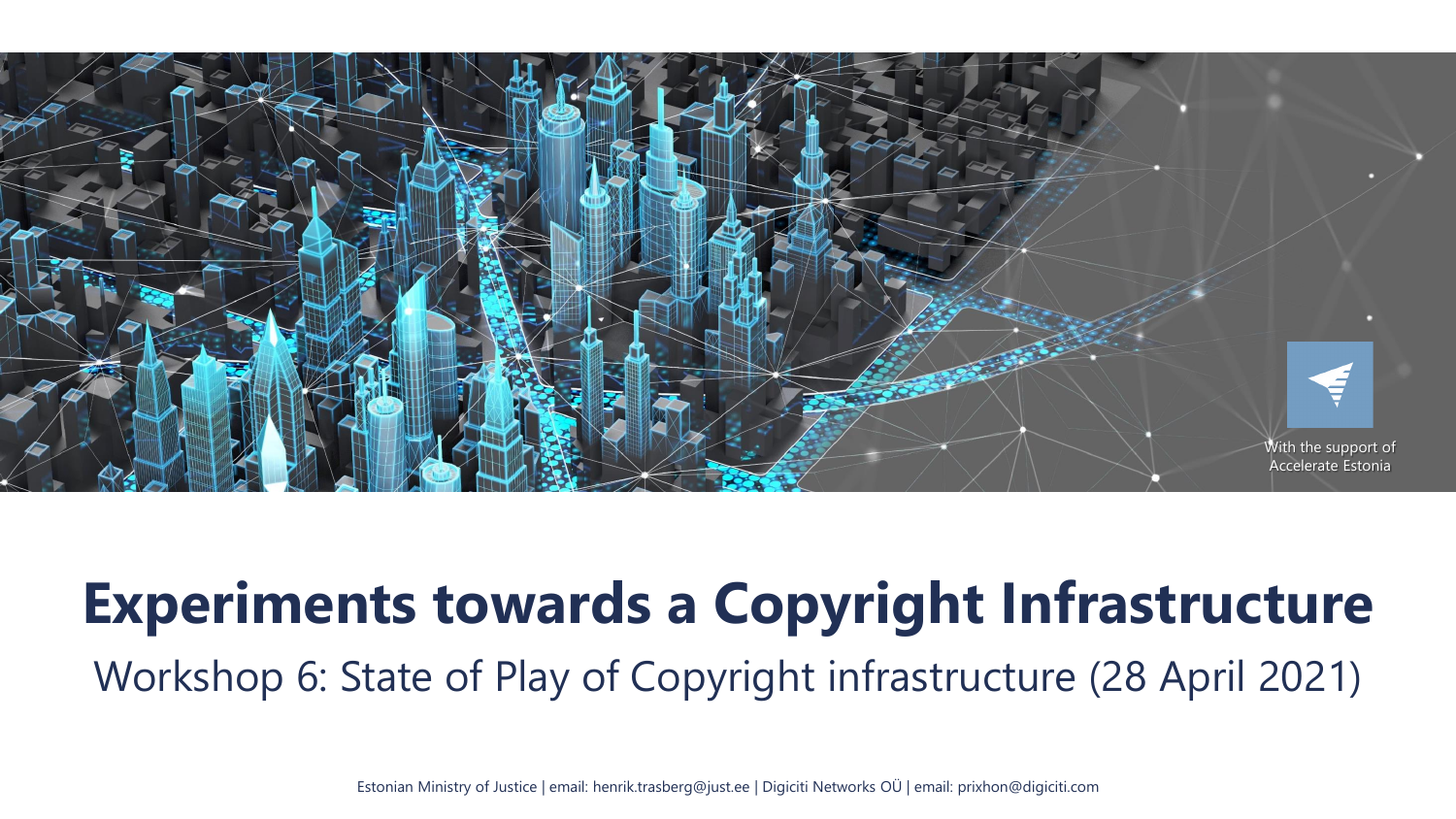**Developing a copyright infrastructure to enhance copyright protection, licensing and enforcement in the digital space –**

• **What** can be done?

• **How** can it be done?

• What should be **the role of the public sector**?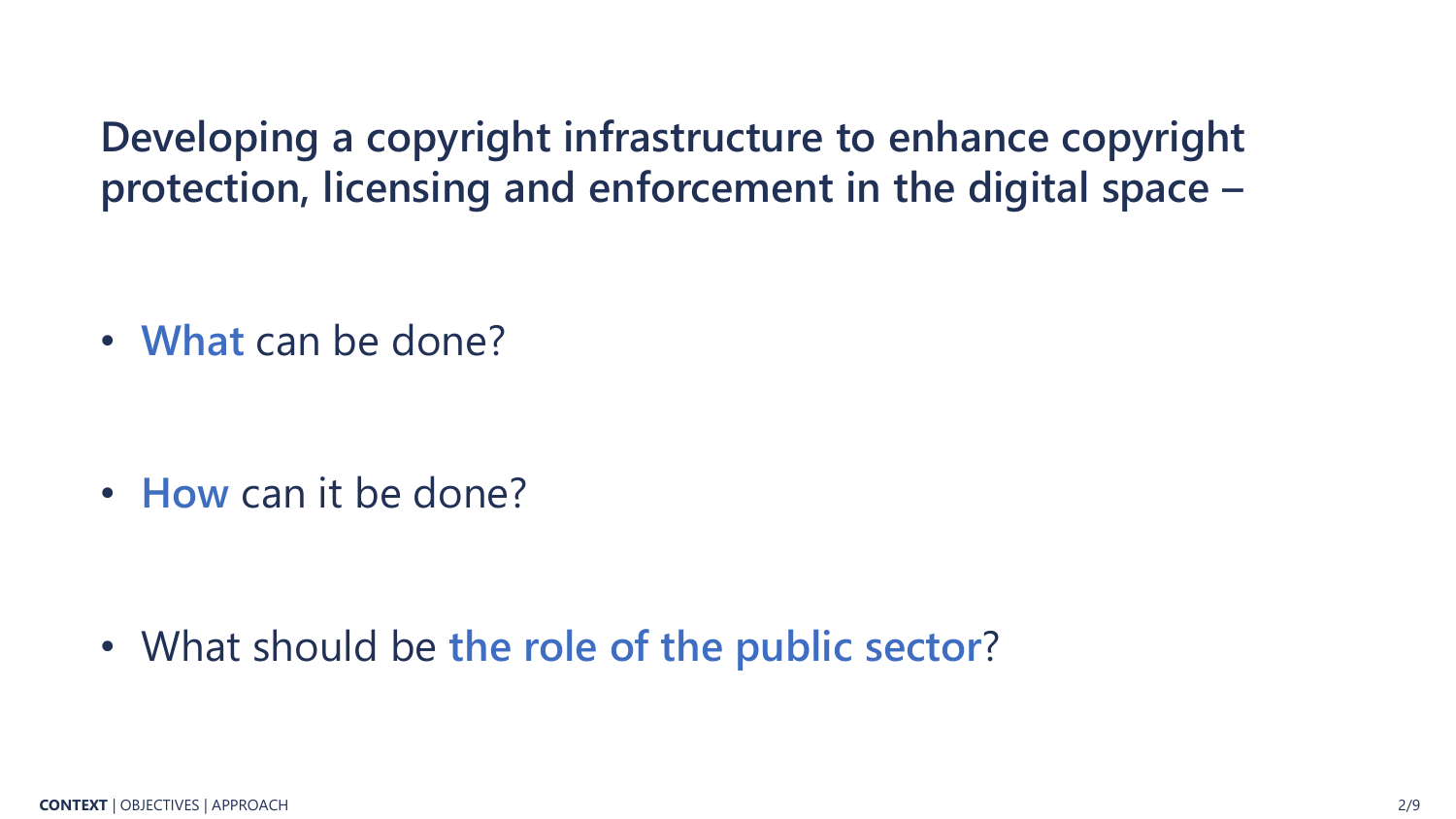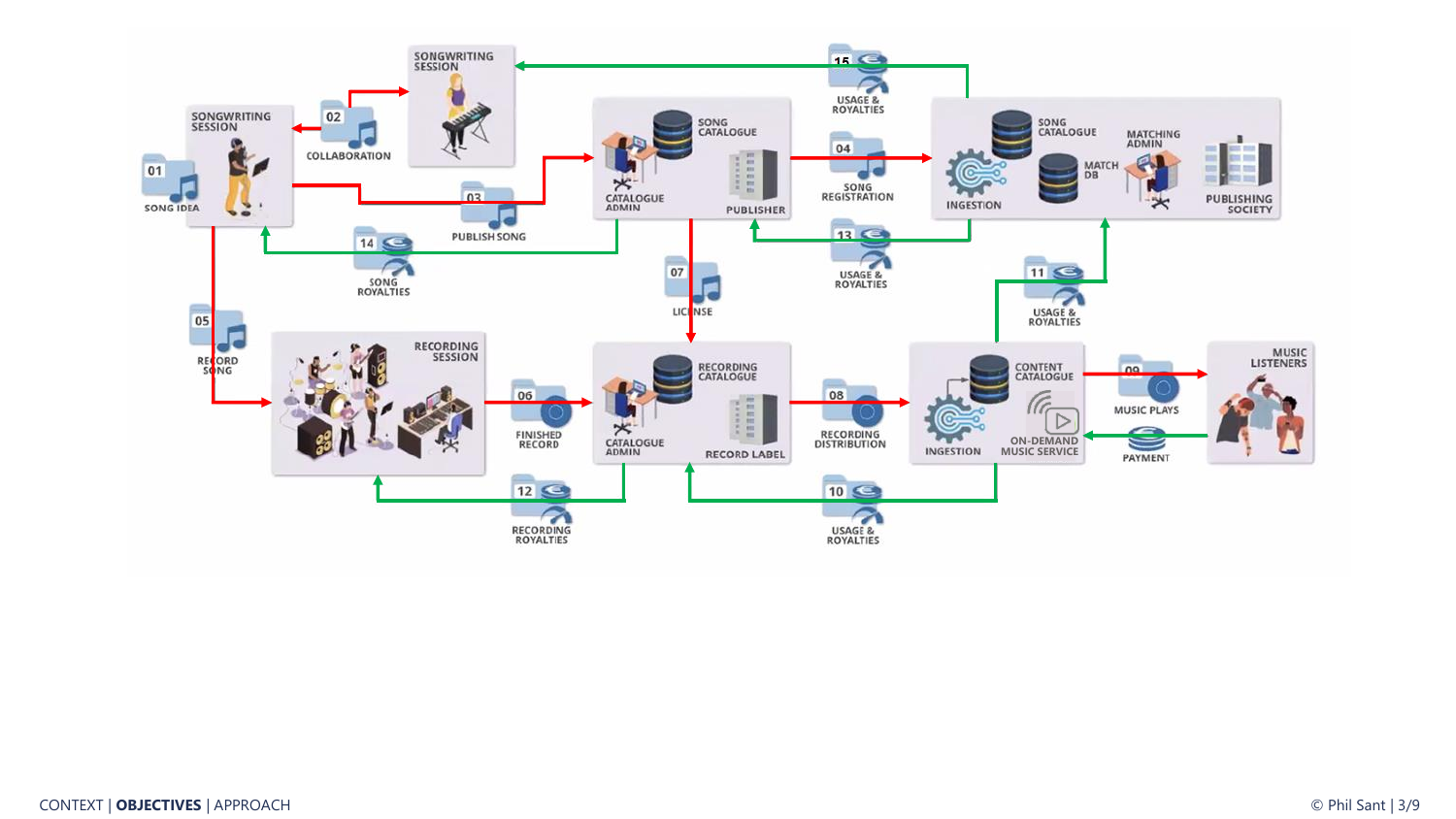

## **Towards a Collective Copyright Infrastructure**

public, distributed, trusted, intersectoral, international registry using open standards, inclusive architecture, proven technologies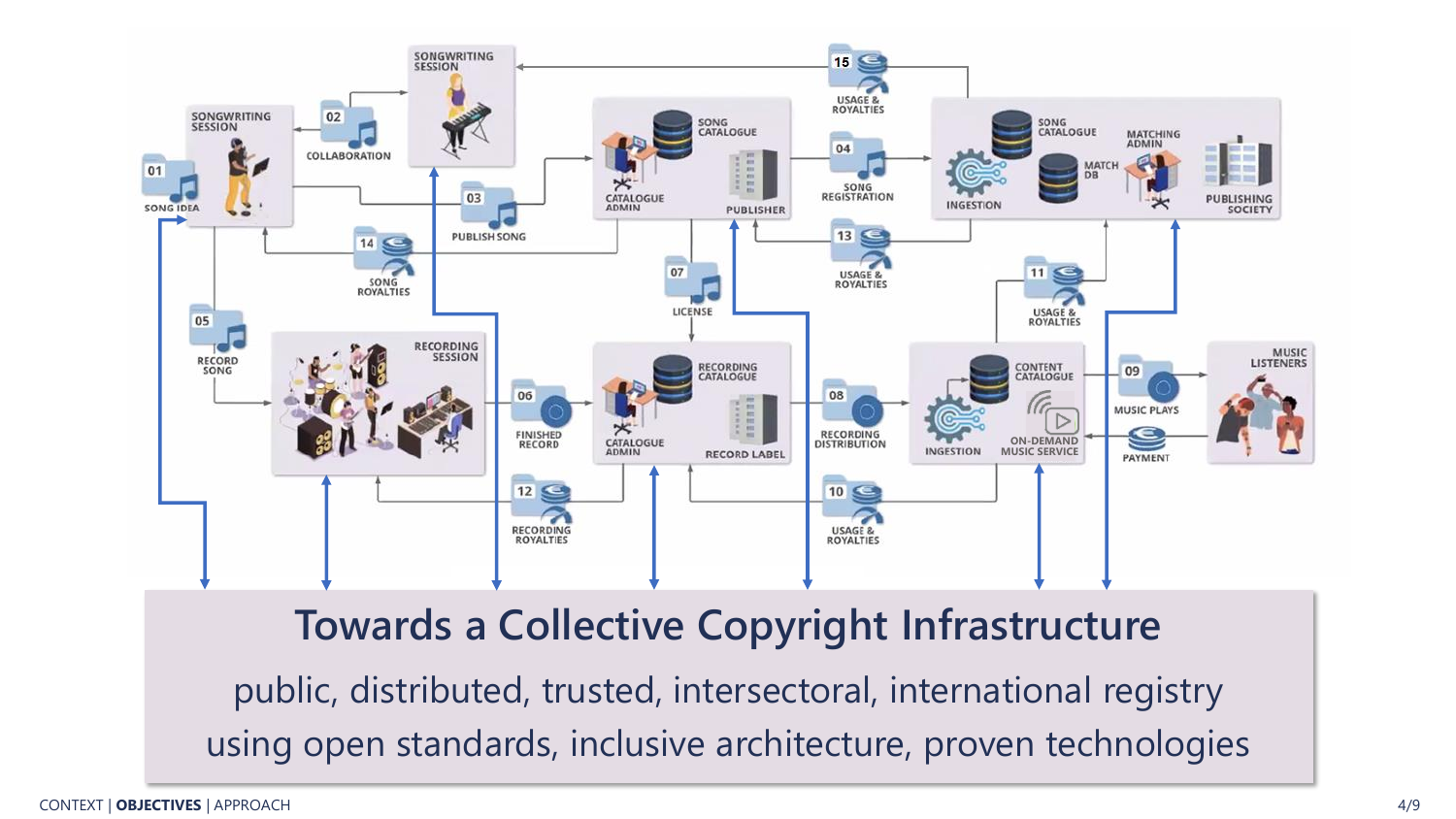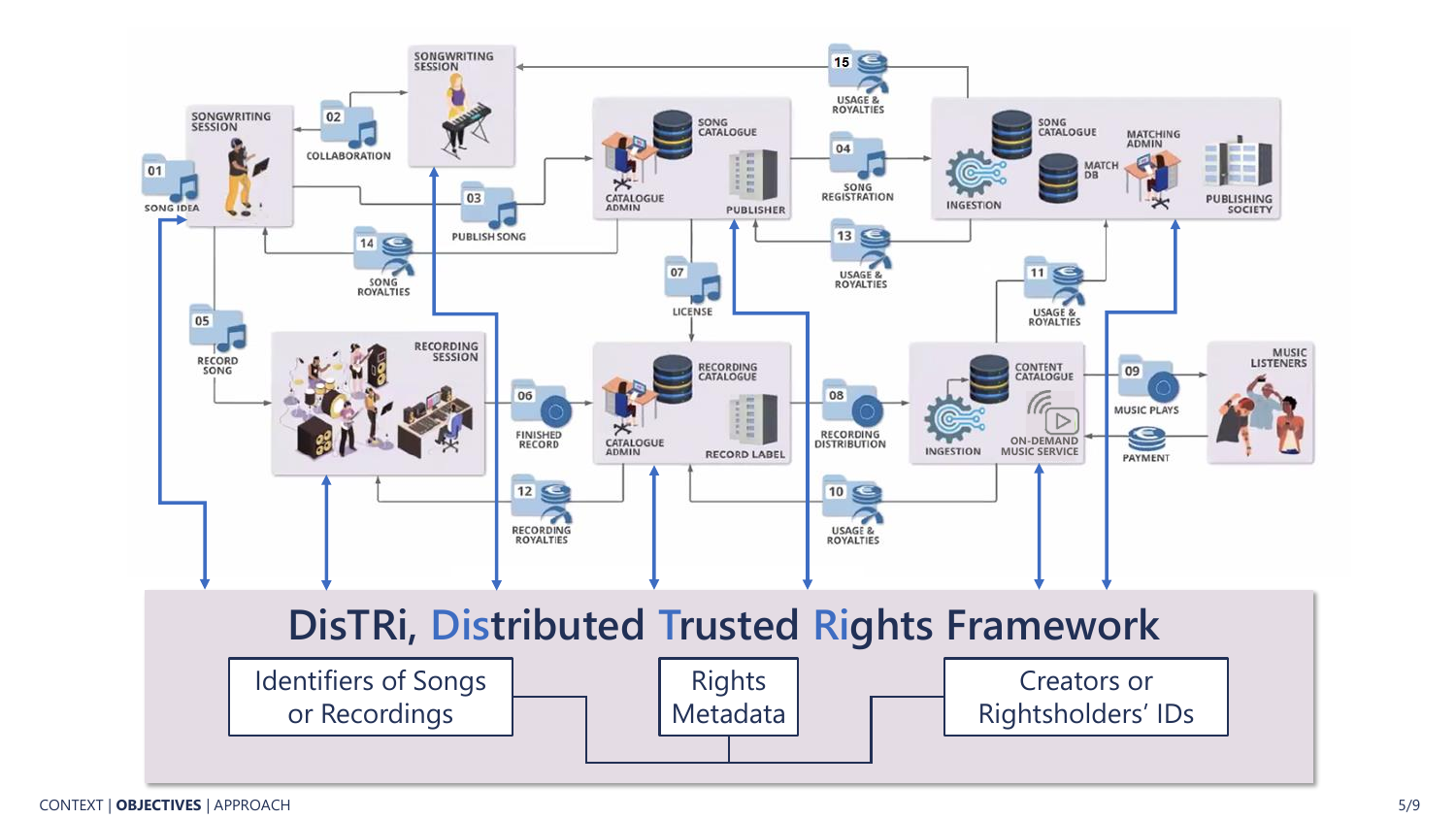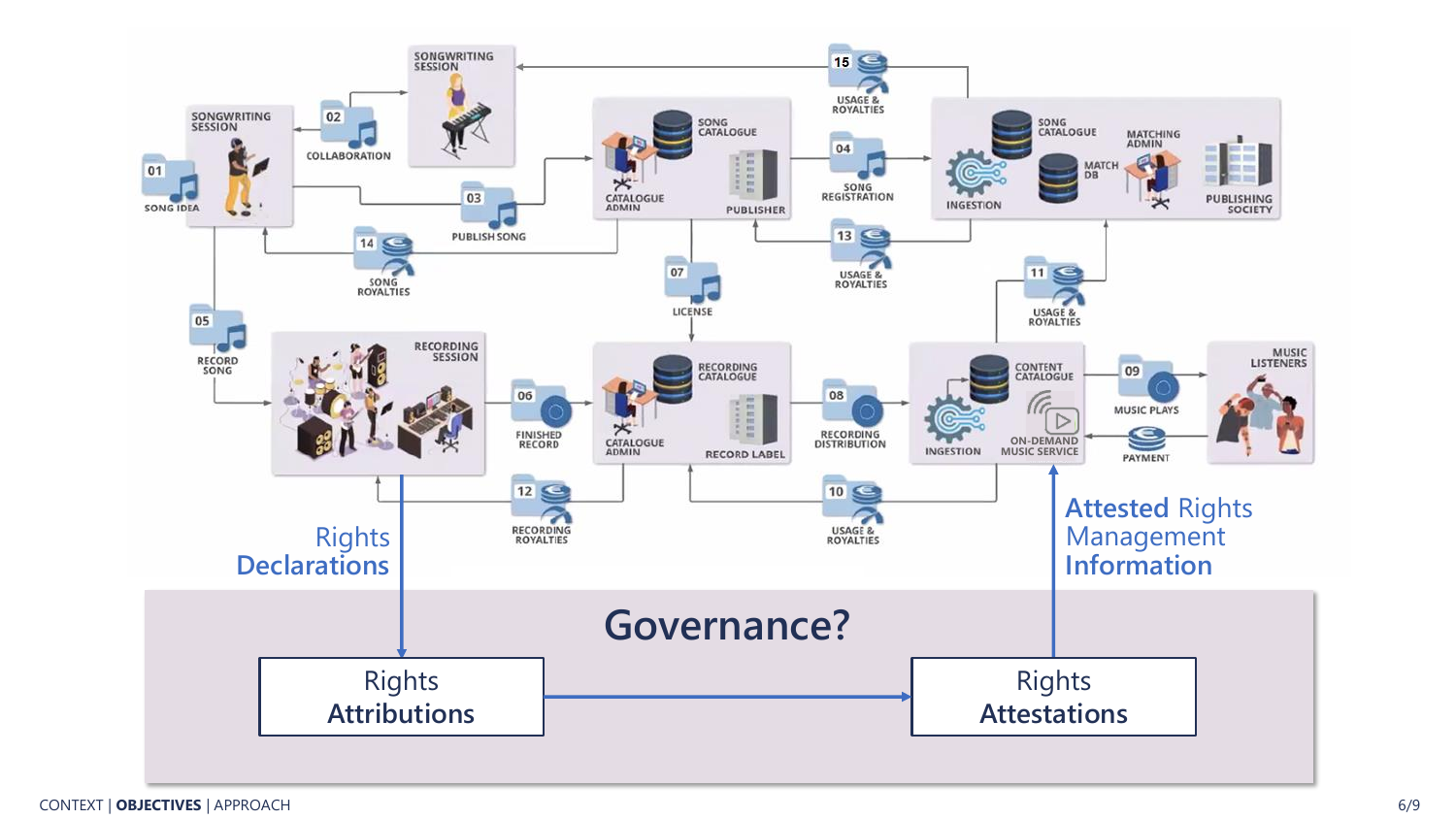#### **Practical experiments with the Estonian music and public sector** –

- Can we use a content binding protocol to register and exchange the **rights management information** necessary to license music and remunerate creators, performers and rightsholders?
- Can we define an authoritative **governance** and a sustainable **operating model** for a copyright infrastructure and its core services in Estonia?

## **Phases –**

- **Planning**: April-August 2021
- **Piloting**: September-November 2021
- **Reporting**: December 2021-January 2022

## **Participants –**

- Music makers, EAÜ (songwriters), EEL (performers), and EFÜ (record labels)
- Ministries of Culture, Economic Affairs & Communications, and Justice (IPO)
- Digiciti Networks OÜ and CreativePassport MTÜ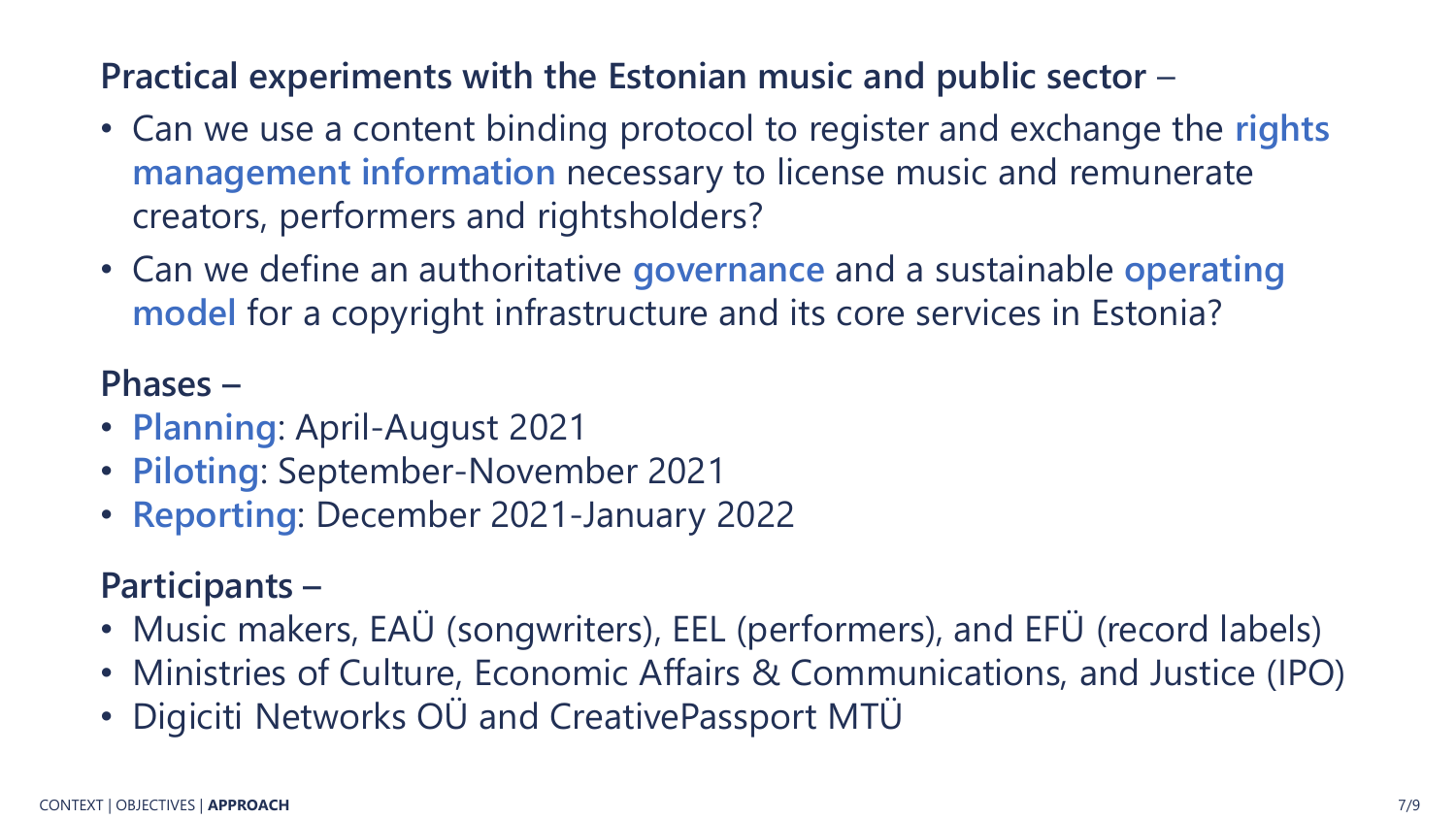## **Alignment with European** –

- *Acquis communautaire* on copyright
- Working party on intellectual property (copyright)
- Strategy for data, Common data spaces, and IP action plan
- Blockchain services infrastructure

## **Interoperable with –**

- **International standards** such as ISRC, ISWC, ISNI, DDEX, etc.
- Estonian **digital infrastructure**

## **In dialogue with –**

- **International music industry** and **other creative sectors**
- **Finland** and **other countries**